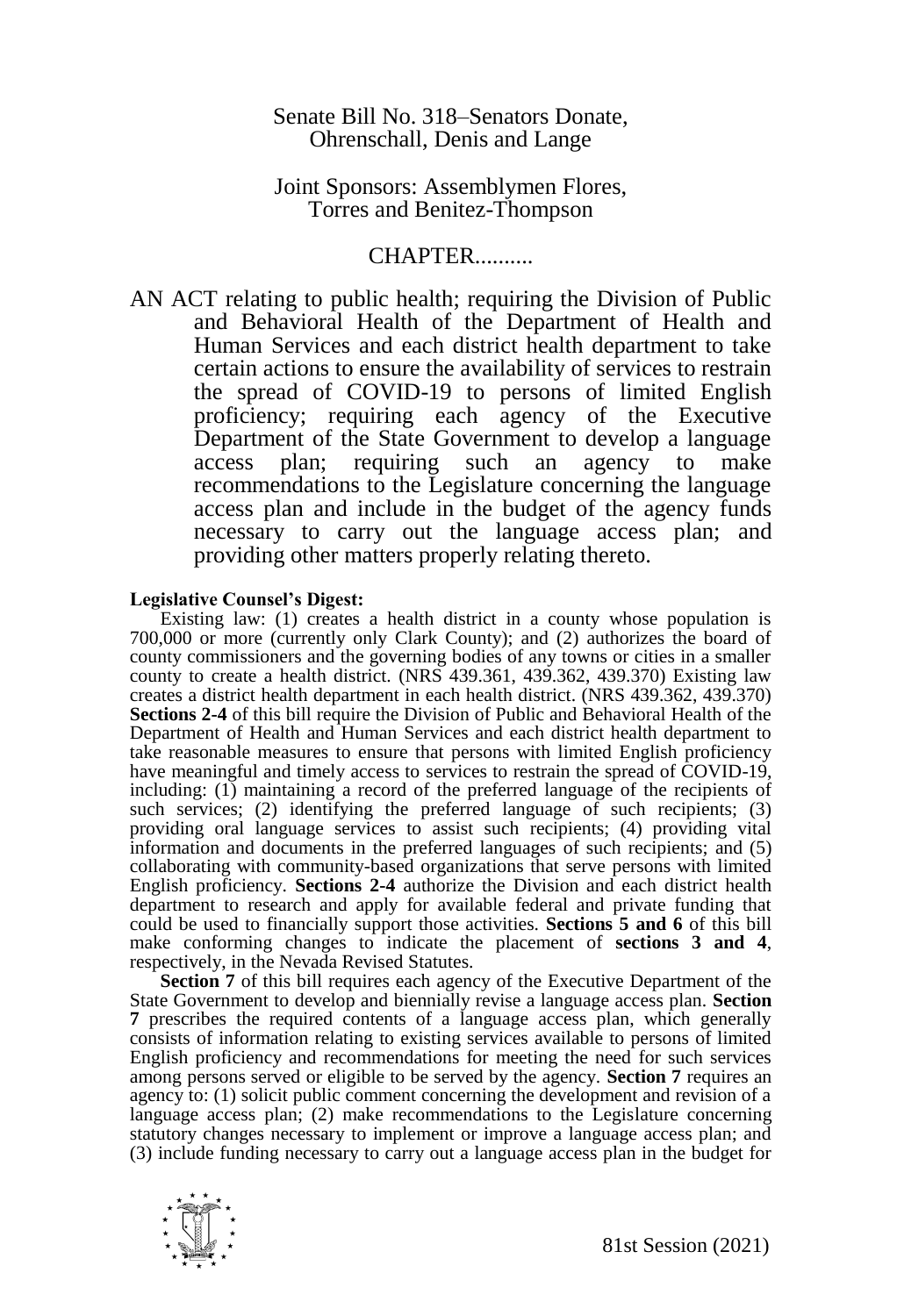the agency. **Section 8** of this bill removes a requirement that a language access plan must include a review of the ability of the agency to make language services available during the emergency described in the Declaration of Emergency for COVID-19 issued on March 12, 2020. **Section 11** of this bill makes a conforming change to indicate that **section 8** becomes effective 2 years after the termination of that emergency.

EXPLANATION – Matter in *bolded italics* is new; matter between brackets **[**omitted material**]** is material to be omitted.

WHEREAS, Persons with limited English proficiency require and deserve meaningful, timely access to government services in their preferred language; and

WHEREAS, It is especially vital that persons with limited English proficiency have meaningful, timely access to services to restrain the spread of COVID-19 in order to protect their health, the health of their family, friends and community and the health of all residents of this State; and

WHEREAS, state and local agencies and entities that receive public money have an obligation to provide meaningful, timely access for persons with limited English proficiency to the programs and services of those agencies and entities; now, therefore

### THE PEOPLE OF THE STATE OF NEVADA, REPRESENTED IN SENATE AND ASSEMBLY, DO ENACT AS FOLLOWS:

**Section 1.** Chapter 439 of NRS is hereby amended by adding thereto the provisions set forth as sections 2, 3 and 4 of this act.

**Sec. 2.** *1. The Division shall take reasonable steps to ensure that persons with limited English proficiency who are eligible to receive services from the Division that are intended to help restrain the spread of COVID-19 have meaningful and timely access to those services. Such steps must include, without limitation:*

*(a) Maintaining a record of the preferred language of each person who receives any service from the Division that is intended to help restrain the spread of COVID-19, including without limitation, guidance, testing, contact tracing and immunization;*

*(b) Identifying the languages preferred by such recipients;*

*(c) Taking reasonable steps to provide meaningful and timely access to oral language services to recipients of services described in paragraph (a); and*

*(d) Provide notice of the availability of such services, to the extent practicable, in the languages identified and at a literacy* 

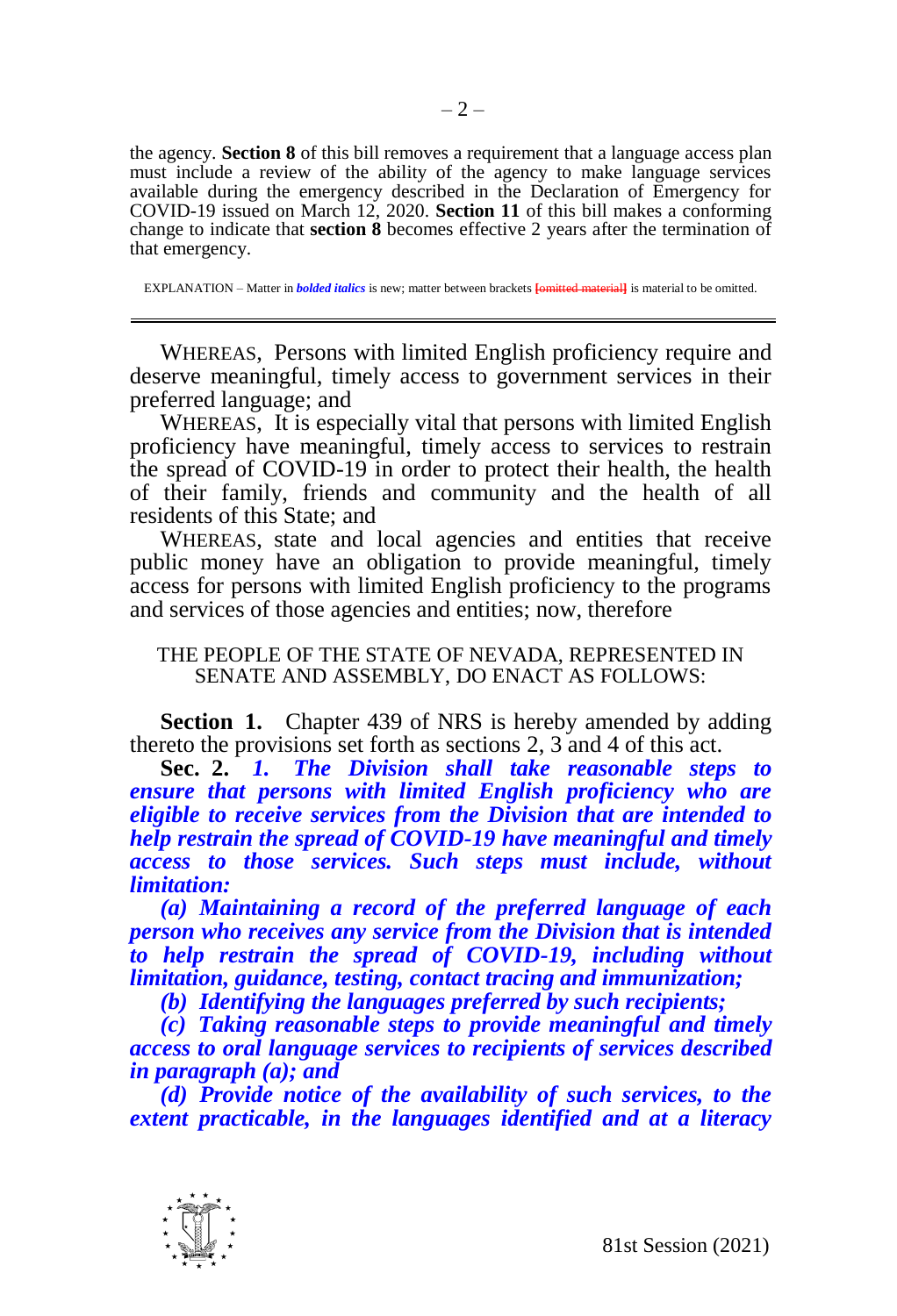*level and in a format that is likely to be understood by such recipients.*

*2. The Division shall take reasonable steps to ensure that persons with limited English proficiency have meaningful and timely access in their preferred language to:*

*(a) Vital information and documents relating to COVID-19. Such information and documents include, without limitation, those necessary to access or participate in the services, programs and activities of the Division related to COVID-19, including, without limitation, applications, instructions for completing applications, contracts, stipulations, outreach materials, written notices or letters that affect the legal rights or benefits of a person and any communications of the Division relating to COVID-19.*

*(b) Any governmental order issued to restrain the spread of COVID-19 and any information relating to a state of emergency or declaration of disaster for COVID-19 proclaimed pursuant to NRS 414.070. For the purposes of this paragraph, meaningful access shall be deemed to be timely if it occurs within 7 days after the order is issued or the proclamation is made.*

*3. When determining whether steps to provide meaningful and timely access to a service described in subsection 1 or 2 are reasonable, the Division shall consider:*

*(a) The number of persons with limited English proficiency who are eligible for the service and have a particular preferred language and the proportion of such persons to the total number of persons eligible for the service;*

*(b) The frequency with which persons with limited English proficiency who are eligible for the service have contact with the Division for purposes relating to the service;*

*(c) The nature and importance of the service; and*

*(d) Available resources.*

*4. The Division shall collaborate with community-based organizations that serve persons with limited English proficiency to prioritize the provision of services, information and documents in languages other than English as described in this section.*

*5. The Division may:*

*(a) Accept gifts, grants and donations for the purpose of carrying out the provisions of this section; and*

*(b) Research and apply for any available federal or private funding that may be used to carry out the provisions of this section.*

*6. As used in this section:*

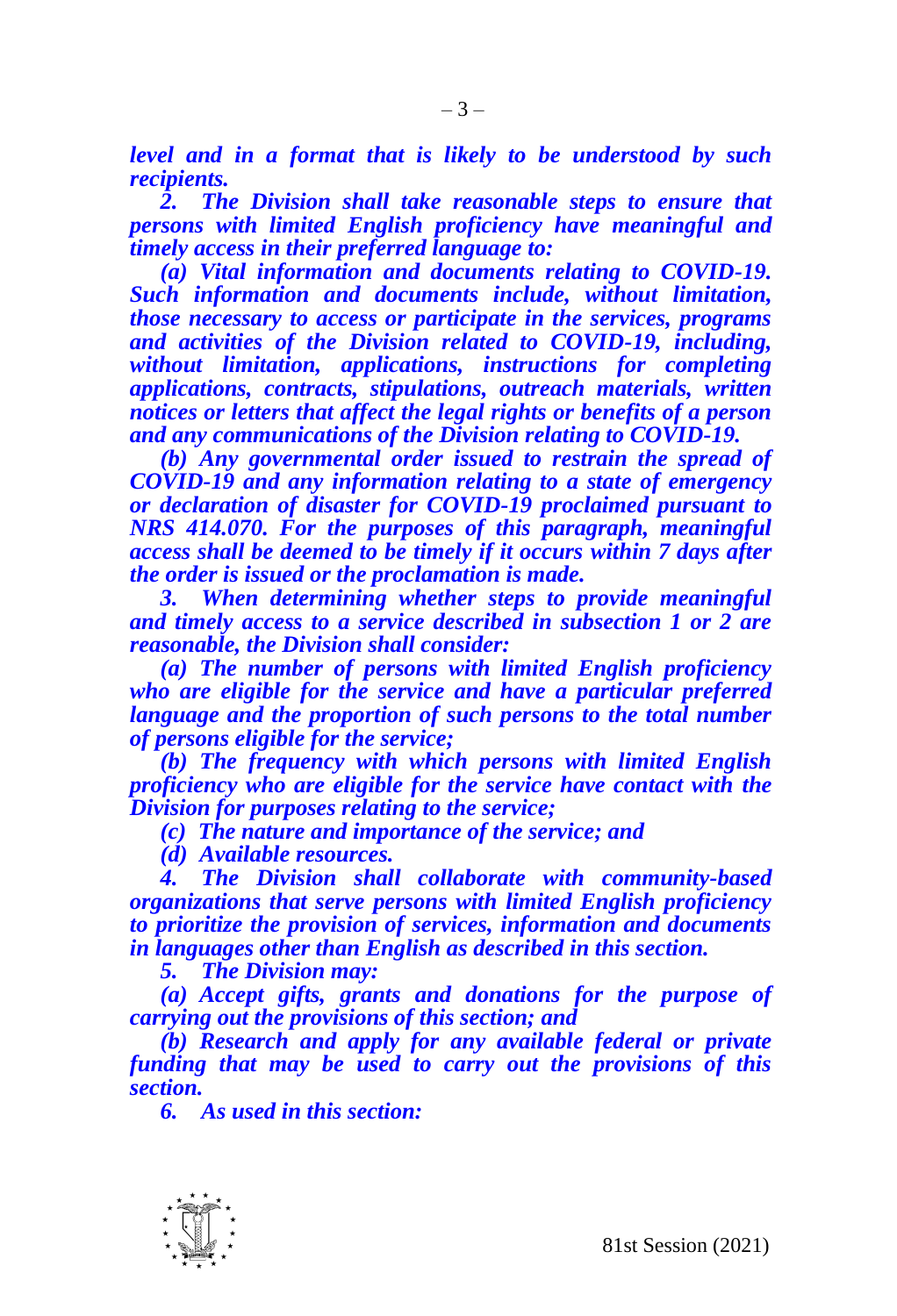*(a) "Contact tracing" means investigating a case of COVID-19 to identify:*

*(1) A person who has been diagnosed with COVID-19; and*

*(2) Any person who has or may have:*

*(I) Come into contact with a person who has been diagnosed with COVID-19; or* 

*(II) Otherwise been exposed to COVID-19.*

*(b) "COVID-19" means:*

*(1) The novel coronavirus identified as SARS-CoV-2;*

*(2) Any mutation of the novel coronavirus identified as SARS-CoV-2; or*

*(3) A disease or health condition caused by the novel coronavirus identified as SARS-CoV-2.*

*(c) "Dual-role interpreter" means a multilingual employee who:*

*(1) Has been tested for language skills and trained as an interpreter; and*

*(2) Engages in interpreting as part of his or her job duties.*

*(d) "Oral language services" means services to convey verbal information to persons with limited English proficiency. The term:*

*(1) Includes, without limitation, staff interpreters, dual-role interpreters, other multilingual employees, telephone interpreter programs, audiovisual interpretation services and nongovernmental interpreters.*

*(2) Does not include family members, friends and other acquaintances of persons with limited English proficiency who have no formal training in interpreting.*

*(e) "Person with limited English proficiency" means a person who reads, writes or speaks a language other than English and who cannot readily understand or communicate in the English language in written or spoken form, as applicable based on the manner in which information is being communicated.*

**Sec. 3.** *1. To the extent that money is available for these purposes, a district health department shall:*

*(a) Take reasonable steps to ensure that persons with limited English proficiency who are eligible to receive services from the district health department that are intended to help restrain the spread of COVID-19 have meaningful and timely access to those services. Such steps must include, without limitation:*

*(1) Maintaining a record of the preferred language of each person who receives any service from the district health department that is intended to help restrain the spread of* 

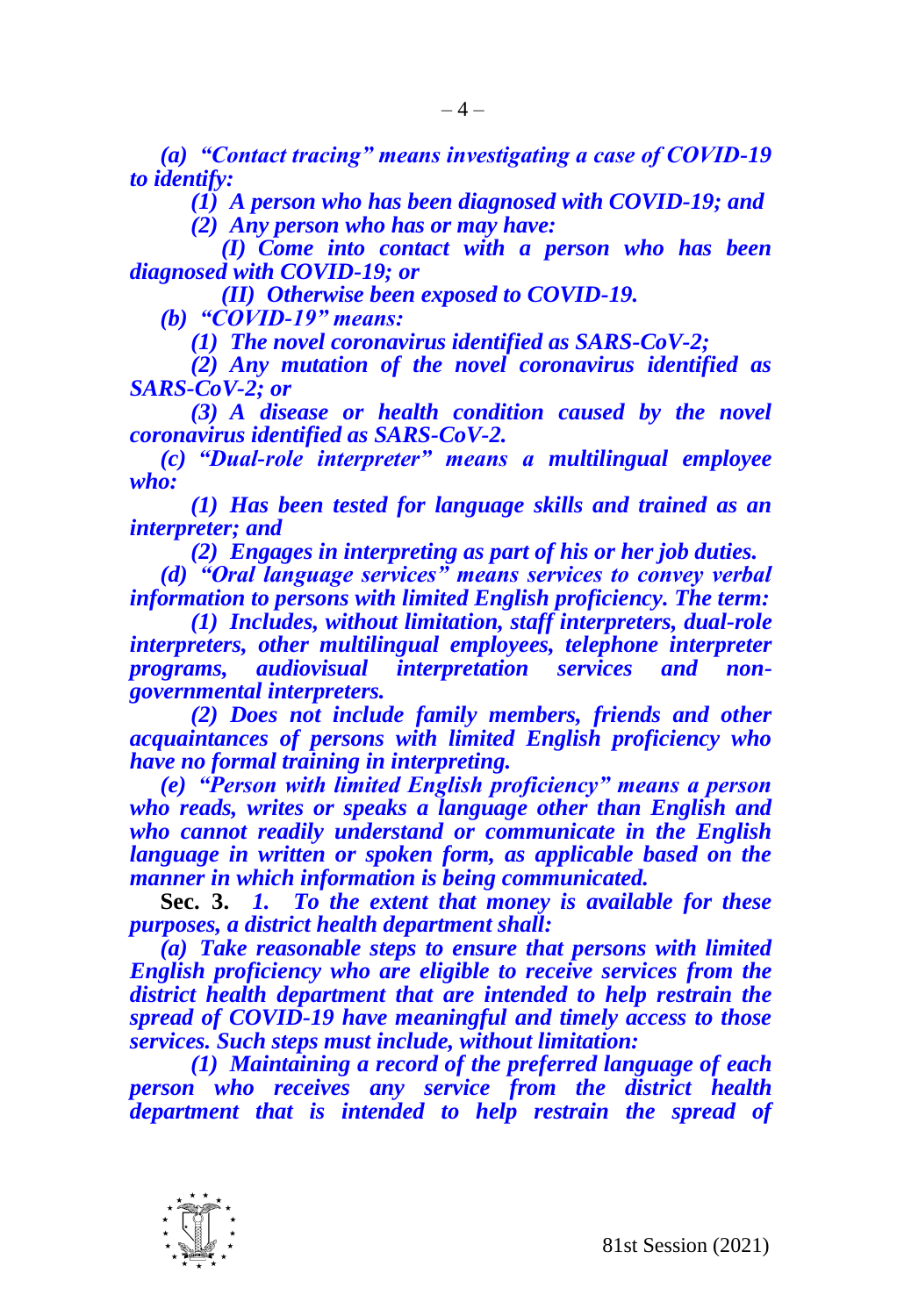*COVID-19, including, without limitation, guidance, testing, contact tracing and immunization;* 

*(2) Identifying the languages preferred by such recipients;* 

*(3) Taking reasonable steps to provide meaningful and timely access to oral language services to recipients of services described in subparagraph (1); and* 

*(4) Providing notice of the availability of such services, to the extent practicable, in the languages identified and at a literacy level and in a format that is likely to be understood by such recipients.* 

*(b) Take reasonable steps to ensure that persons with limited English proficiency have meaningful and timely access in their preferred language to:*

*(1) Vital information and documents relating to COVID-19. Such information and documents include, without limitation, those necessary to access or participate in the services, programs and activities of the district health department related to COVID-19, including, without limitation, applications, instructions for completing applications, contracts, stipulations, outreach materials, written notices or letters that affect the legal rights or benefits of a person and any communications of the district health department relating to COVID-19.*

*(2) Any governmental order issued to restrain the spread of COVID-19 and any information relating to a state of emergency or declaration of disaster for COVID-19 proclaimed pursuant to NRS 414.070.*

*(c) Collaborate with community-based organizations that serve persons with limited English proficiency to prioritize the provision of services, information and documents in languages other than English as described in paragraphs (a) and (b).*

*2. When determining whether steps to provide meaningful and timely access to a service described in subsection 1 are reasonable, a district health department shall consider:*

*(a) The number of persons with limited English proficiency who are eligible for the service and have a particular preferred language and the proportion of such persons to the total number of persons eligible for the service;*

*(b) The frequency with which persons with limited English proficiency who are eligible for the service have contact with the district health department for purposes relating to the service;*

*(c) The nature and importance of the service; and*

*(d) Available resources.*

*3. A district health department may:*

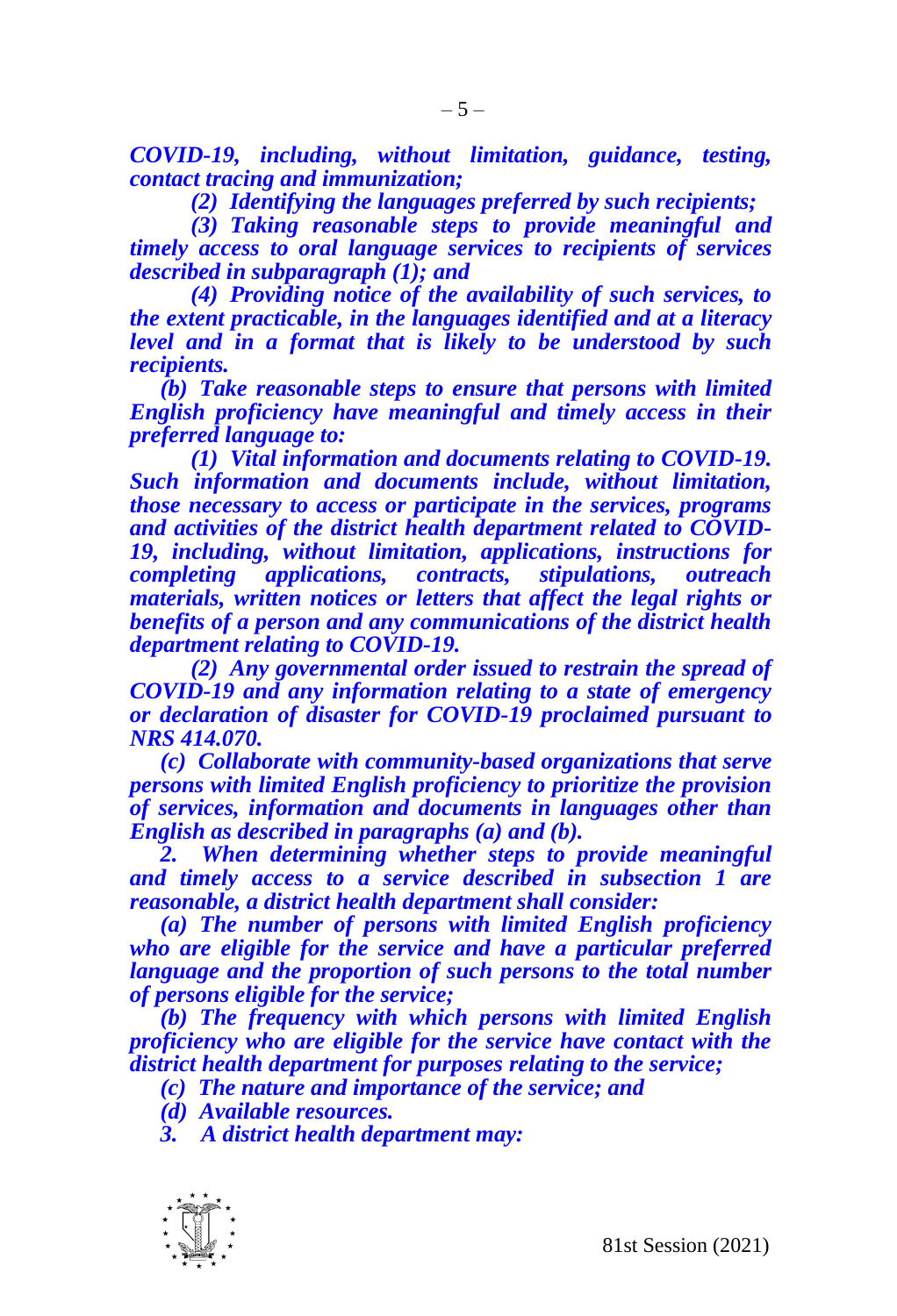*(a) Accept gifts, grants and donations for the purpose of carrying out the provisions of this section; and*

*(b) Research and apply for any available federal or private funding that may be used to carry out the provisions of this section.*

*4. As used in this section:*

*(a) "Contact tracing" has the meaning ascribed to it in paragraph (a) of subsection 6 of section 2 of this act.*

*(b) "COVID-19" has the meaning ascribed to it in paragraph (b) of subsection 6 of section 2 of this act.*

*(c) "Oral language services" has the meaning ascribed to it in paragraph (d) of subsection 6 of section 2 of this act.*

*(d) "Person with limited English proficiency" has the meaning ascribed to it in paragraph (e) of subsection 6 of section 2 of this act.*

**Sec. 4.** *1. To the extent that money is available for such purposes, a district health department shall:*

*(a) Take reasonable steps to ensure that persons with limited English proficiency who are eligible to receive services from the district health department that are intended to help restrain the spread of COVID-19 have meaningful and timely access to those services. Such steps must include, without limitation:*

*(1) Maintaining a record of the preferred language of each person who receives any service from the district health department that is intended to help restrain the spread of COVID-19, including, without limitation, guidance, testing, contact tracing and immunization;*

*(2) Identifying the languages preferred by such recipients;*

*(3) Taking reasonable steps to provide meaningful and timely access to oral language services to recipients of services described in subparagraph (1); and*

*(4) Providing notice of the availability of such services, to the extent practicable, in the languages identified and at a literacy level and in a format that is likely to be understood by such recipients.*

*(b) Take reasonable steps to ensure that persons with limited English proficiency have meaningful and timely access in their preferred language to:*

*(1) Vital information and documents relating to COVID-19. Such information and documents include, without limitation, those necessary to access or participate in the services, programs and activities of the district health department related to COVID-19, including, without limitation, applications, instructions for* 

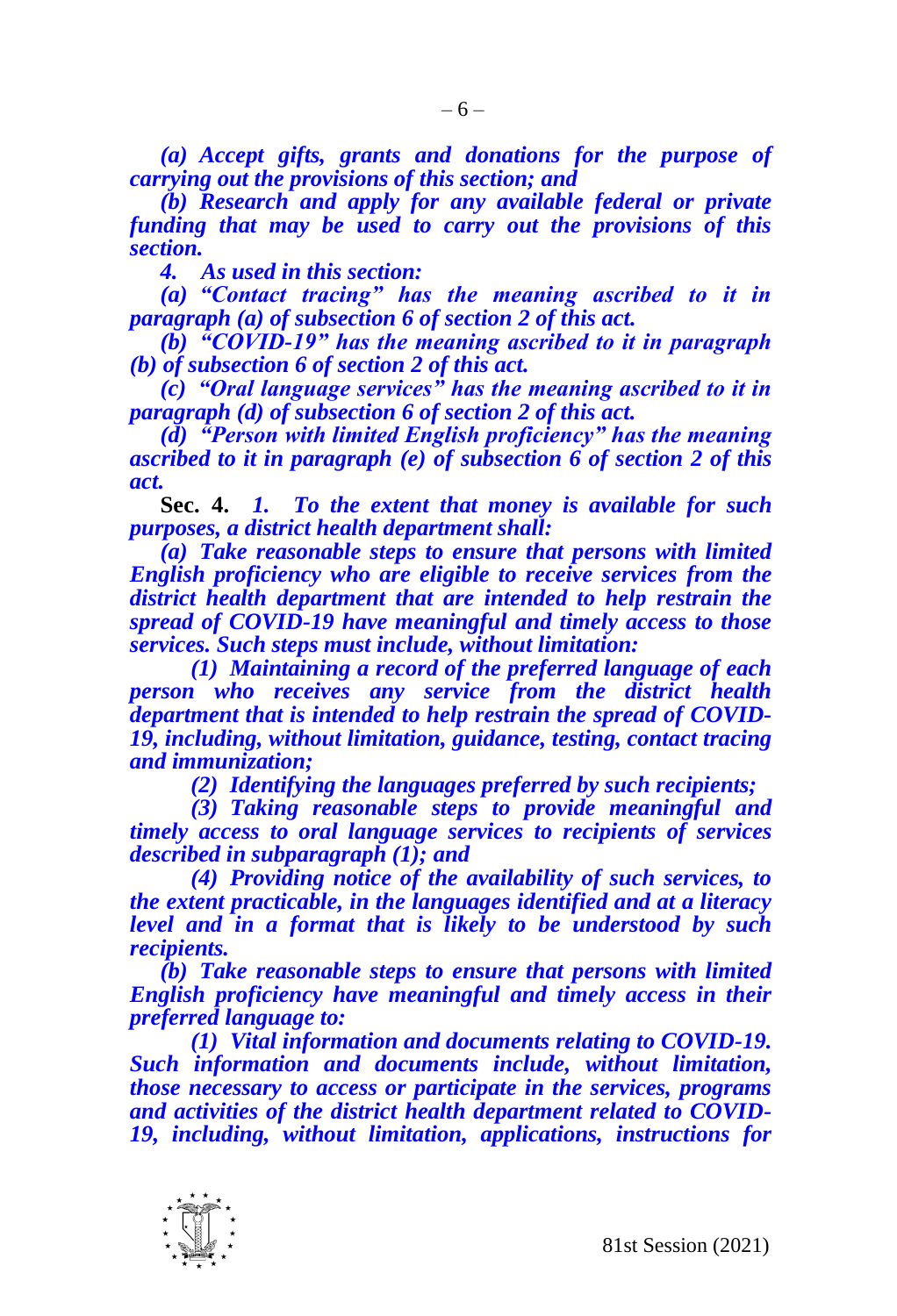*completing applications, contracts, stipulations, outreach materials, written notices or letters that affect the legal rights or benefits of a person and any communications of the district health department relating to COVID-19.*

*(2) Any governmental order issued to restrain the spread of COVID-19 and any information relating to a state of emergency or declaration of disaster for COVID-19 proclaimed pursuant to NRS 414.070*.

*(c) Collaborate with community-based organizations that serve persons with limited English proficiency to prioritize the provision of services, information and documents in languages other than English as described in paragraphs (a) and (b).*

*2. When determining whether steps to provide meaningful and timely access to a service described in subsection 1 are reasonable, a district health department shall consider:*

*(a) The number of persons with limited English proficiency who are eligible for the service and have a particular preferred language and the proportion of such persons to the total number of persons eligible for the service;*

*(b) The frequency with which persons with limited English proficiency who are eligible for the service have contact with the district health department for purposes relating to the service;*

*(c) The nature and importance of the service; and*

*(d) Available resources.*

*3. A district health department may:*

*(a) Accept gifts, grants and donations for the purpose of carrying out the provisions of this section; and*

*(b) Research and apply for any available federal or private funding that may be used to carry out the provisions of this section.*

*4. As used in this section:*

*(a) "Contact tracing" has the meaning ascribed to it in paragraph (a) of subsection 6 of section 2 of this act.*

*(b) "COVID-19" has the meaning ascribed to it in paragraph (b) of subsection 6 of section 2 of this act.*

*(c) "Oral language services" has the meaning ascribed to it in paragraph (d) of subsection 6 of section 2 of this act.*

*(d) "Person with limited English proficiency" has the meaning ascribed to it in paragraph (e) of subsection 6 of section 2 of this act.*

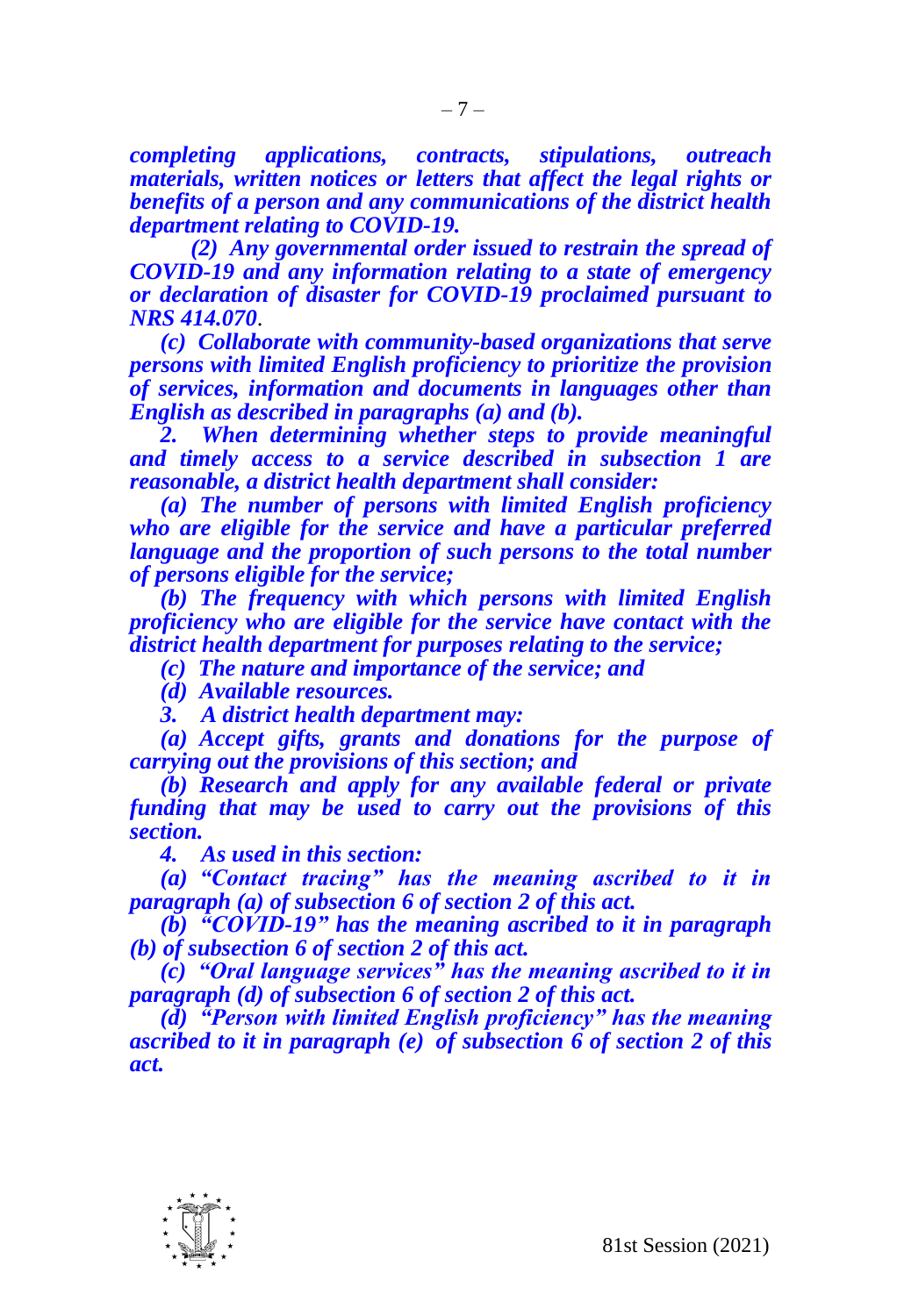**Sec. 5.** NRS 439.361 is hereby amended to read as follows:

439.361 The provisions of NRS 439.361 to 439.3685, inclusive, *and section 3 of this act* apply to a county whose population is 700,000 or more.

**Sec. 6.** NRS 439.369 is hereby amended to read as follows:

439.369 The provisions of NRS 439.369 to 439.410, inclusive, *and section 4 of this act* apply to a county whose population is less than 700,000.

**Sec. 7.** Chapter 232 of NRS is hereby amended by adding thereto a new section to read as follows:

*1. The head of each agency of the Executive Department shall designate one or more employees of the agency to be responsible for developing and biennially revising a language access plan for the agency that meets the requirements of subsection 2.*

2. A language access plan must assess existing needs of *persons served by the agency for language services and the degree to which the agency has met those needs. The plan must include recommendations to expand language services if needed to improve access to the services provided by the agency. The plan must:*

*(a) Outline the compliance of the agency and any contractors, grantees, assignees, transferees or successors of the agency with existing federal and state laws and regulations and any requirements associated with funding received by the agency concerning the availability of language services and accessibility of the services provided by the agency or any contractors, grantees, assignees, transferees or successors to persons with limited English proficiency;*

*(b) List the relevant demographics of persons served by or eligible to receive services from the agency, including, without limitation:*

*(1) The types of services received by such persons or for which such persons are eligible;*

*(2) The preferred language and literacy level of such persons;*

*(3) The ability of such persons to access the services of the agency electronically;* 

*(4) The number and percentage of such persons who are indigenous; and*

*(5) The number and percentage of such persons who are refugees;*

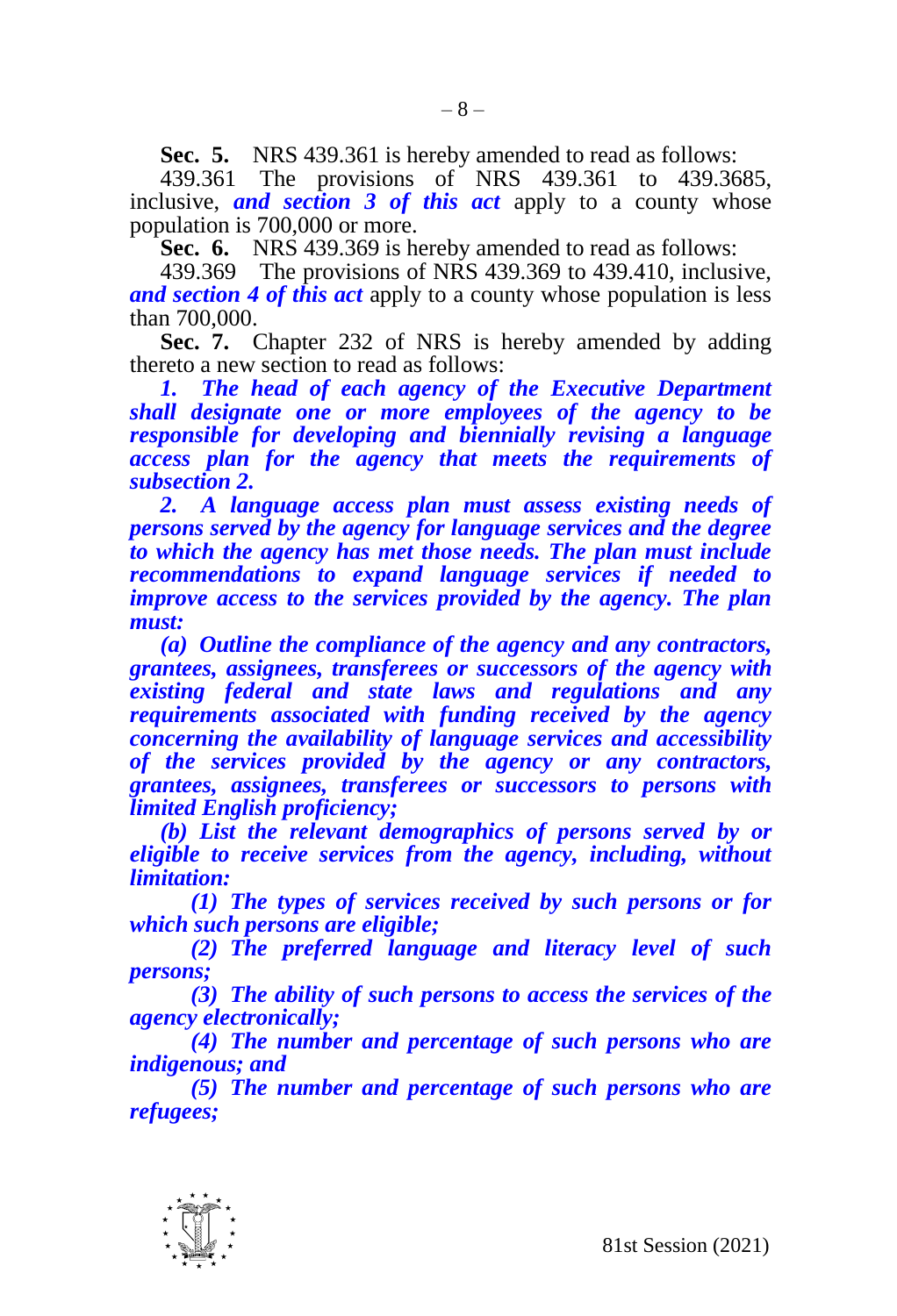*(c) Provide an inventory of language services currently provided, including, without limitation:*

*(1) Procedures for designating certain information and documents as vital and providing such information and documents to persons served by the agency in the preferred language of such persons, in aggregate and disaggregated by language and type of service to which the information and documents relate;*

*(2) Oral language services offered by language and type;*

*(3) A comparison of the number of employees of the agency who regularly have contact with the public to the number of such employees who are fluent in more than one language, in aggregate and disaggregated by language;*

*(4) A description of any position at the agency designated for a dual-role interpreter;*

*(5) Procedures and resources used by the agency for outreach to persons with limited English proficiency who are served by the agency or eligible to receive services from the agency, including, without limitation, procedures for building relationships with community-based organizations that serve such persons; and*

*(6) Any resources made available to employees of the agency related to cultural competency;*

*(d) Provide an inventory of the training and resources provided to employees of the agency who serve persons with limited English proficiency, including, without limitation, training and resources regarding:*

*(1) Obtaining language services internally or from a contractor;*

*(2) Responding to persons with limited English proficiency over the telephone, in writing or in person;*

*(3) Ensuring the competency of interpreters and translation services;*

*(4) Recording in the electronic records of the agency that a person served by the agency is a person with limited English proficiency, the preferred language of the person and his or her literacy level in English and in his or her preferred language;*

*(5) Communicating with the persons in charge of the agency concerning the needs of the persons served by and eligible to receive the services from the agency for language services; and*

*(6) Notifying persons with limited English proficiency who are eligible for or currently receiving services from the agency of the services available from the agency in the preferred* 

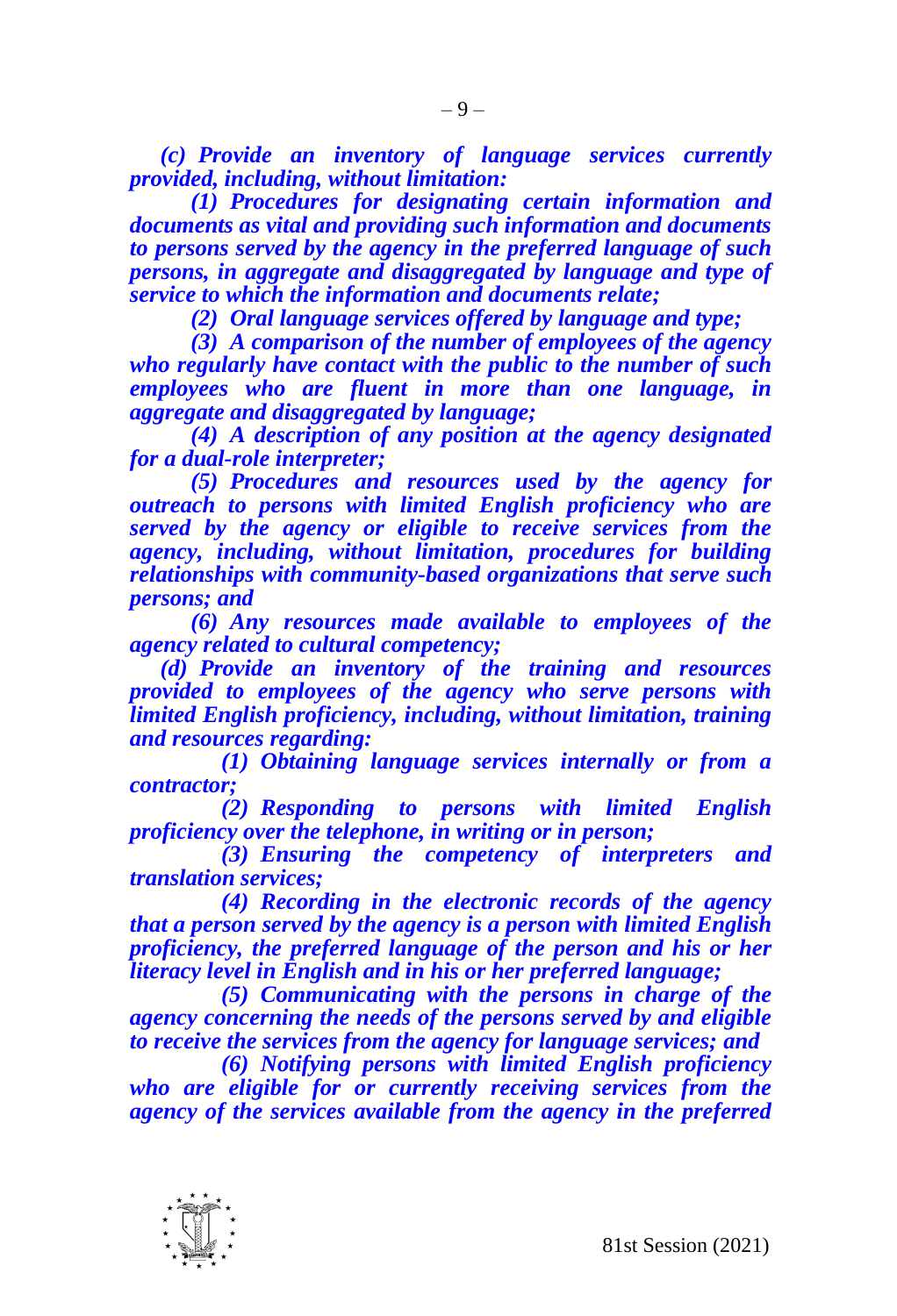*language of those persons at a literacy level and in a format that is likely to be understood by such persons;*

*(e) Review the ability of the agency to make language services available during the emergency described in the Declaration of Emergency for COVID-19 issued on March 12, 2020; and*

*(f) Identify areas in which the services described in paragraph (c) and the training and resources described in paragraph (d) do not meet the needs of persons with limited English proficiency served by the agency, including, without limitation:*

*(1) Estimates of additional funding required to meet those needs;*

*(2) Targets for employing persons who are fluent in more than one language;*

*(3) Additional requirements necessary to ensure:*

*(I) Adequate credentialing and oversight of translators and interpreters employed by or serving as independent contractors for the agency; and* 

*(II) That translators and interpreters used by the agency adequately represent the preferred languages spoken by persons served by the agency or eligible to receive services from the agency; and*

*(4) Additional requirements, trainings, incentives and recruiting initiatives to employ or contract with interpreters who speak the preferred languages of persons with limited English proficiency who are eligible for or currently receiving services from the agency and ways to partner with entities involved in workforce development in imposing those requirements, offering those trainings and incentives and carrying out those recruiting initiatives.*

*3. If there is insufficient information available to develop or update the language access plan in accordance with the requirements of this section, the employee or employees designated pursuant to subsection 1 shall develop procedures to obtain that information and include the information in any revision to the language access plan.* 

*4. Each agency of the Executive Department shall:*

*(a) Solicit public comment concerning the language access plan developed pursuant to this section and each revision thereof;*

*(b) Make recommendations to the Legislature concerning any statutory changes necessary to implement or improve a language access plan; and*

*(c) Include any funding necessary to carry out a language access plan, including, without limitation, any additional funding* 

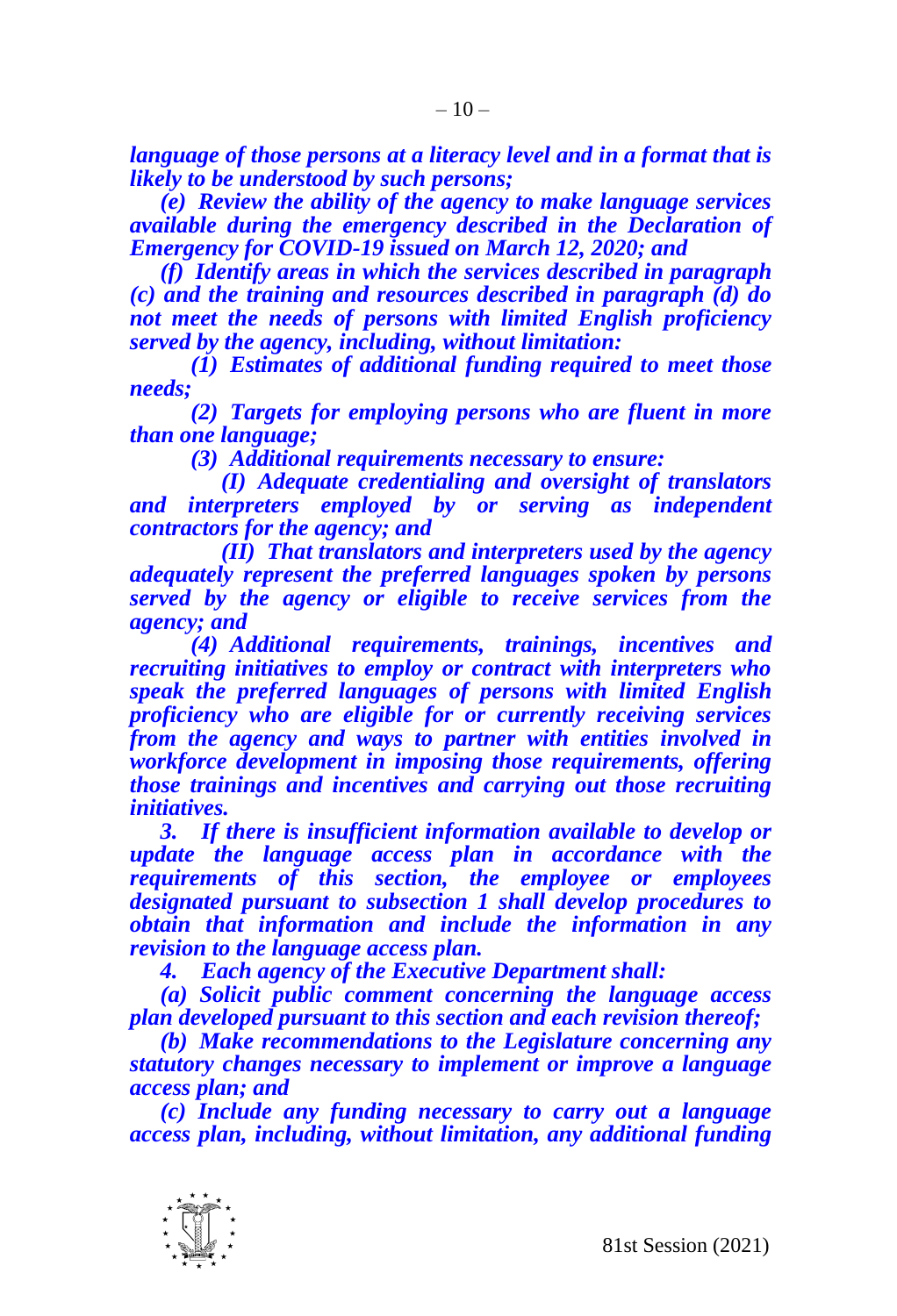*necessary to meet the needs of persons with limited English proficiency served by the agency as identified pursuant to paragraph (f) of subsection 2, in the proposed budget for the agency submitted pursuant to NRS 353.210.*

*5. As used in this section:*

*(a) "Agency of the Executive Department" means an agency, board, commission, bureau, council, department, division, authority or other unit of the Executive Department of the State Government. The term does not include the Nevada System of Higher Education.*

*(b) "Dual-role interpreter" means a multilingual employee who:*

*(1) Has been tested for language skills and trained as an interpreter; and*

*(2) Engages in interpreting as part of his or her job duties.*

*(c) "Language services" means oral language services and translation services.*

*(d) "Oral language services" means services to convey verbal information to persons with limited English proficiency. The term:*

*(1) Includes, without limitation, staff interpreters, dual-role interpreters, other multilingual employees, telephone interpreter programs, audiovisual interpretation services and nongovernmental interpreters.*

*(2) Does not include family members, friends and other acquaintances of persons with limited English proficiency who have no formal training in interpreting.*

*(e) "Person with limited English proficiency" means a person who reads, writes or speaks a language other than English and who cannot readily understand or communicate in the English language in written or spoken form, as applicable based on the manner in which information is being communicated.*

*(f) "Translation services" means services used to provide written information to persons with limited English proficiency. The term does not include translation tools that are accessed using the Internet.*

**Sec. 8.** Section 7 of this act is hereby amended to read as follows:

Sec. 7. 1. The head of each agency of the Executive Department shall designate one or more employees of the agency to be responsible for developing and biennially revising a language access plan for the agency that meets the requirements of subsection 2.

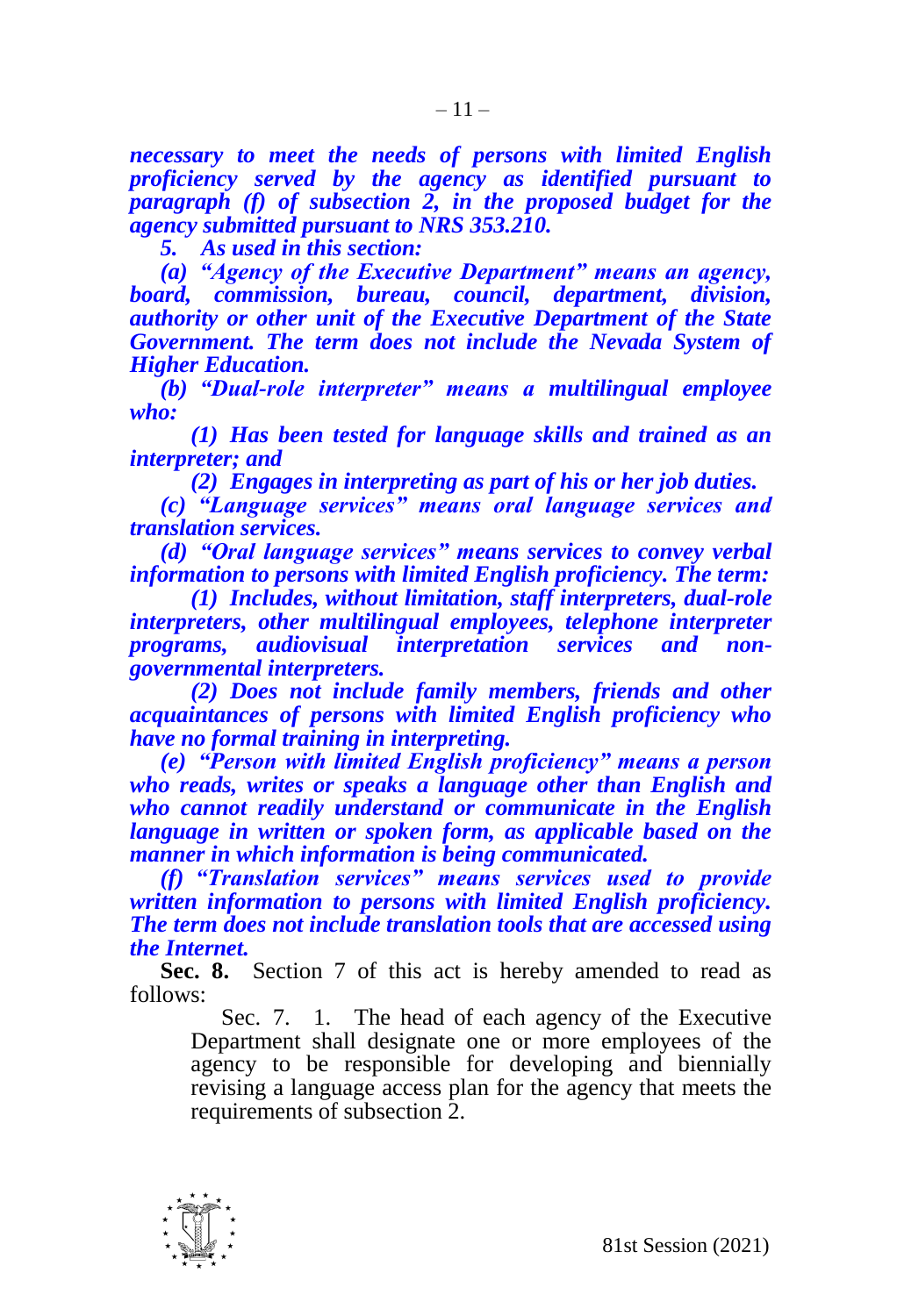2. A language access plan must assess existing needs of persons served by the agency for language services and the degree to which the agency has met those needs. The plan must include recommendations to expand language services if needed to improve access to the services provided by the agency. The plan must:

(a) Outline the compliance of the agency and any contractors, grantees, assignees, transferees or successors of the agency with existing federal and state laws and regulations and any requirements associated with funding received by the agency concerning the availability of language services and accessibility of the services provided by the agency or any contractors, grantees, assignees, transferees or successors to persons with limited English proficiency;

(b) List the relevant demographics of persons served by or eligible to receive services from the agency, including, without limitation:

(1) The types of services received by such persons or for which such persons are eligible;

(2) The preferred language and literacy level of such persons;

(3) The ability of such persons to access the services of the agency electronically;

 $(\tilde{4})$  The number and percentage of such persons who are indigenous; and

(5) The number and percentage of such persons who are refugees;

(c) Provide an inventory of language services currently provided, including, without limitation:

(1) Procedures for designating certain information and documents as vital and providing such information and documents to persons served by the agency in the preferred language of such persons, in aggregate and disaggregated by language and type of service to which the information and documents relate;

(2) Oral language services offered by language and type;

(3) A comparison of the number of employees of the agency who regularly have contact with the public to the number of such employees who are fluent in more than one language, in aggregate and disaggregated by language;

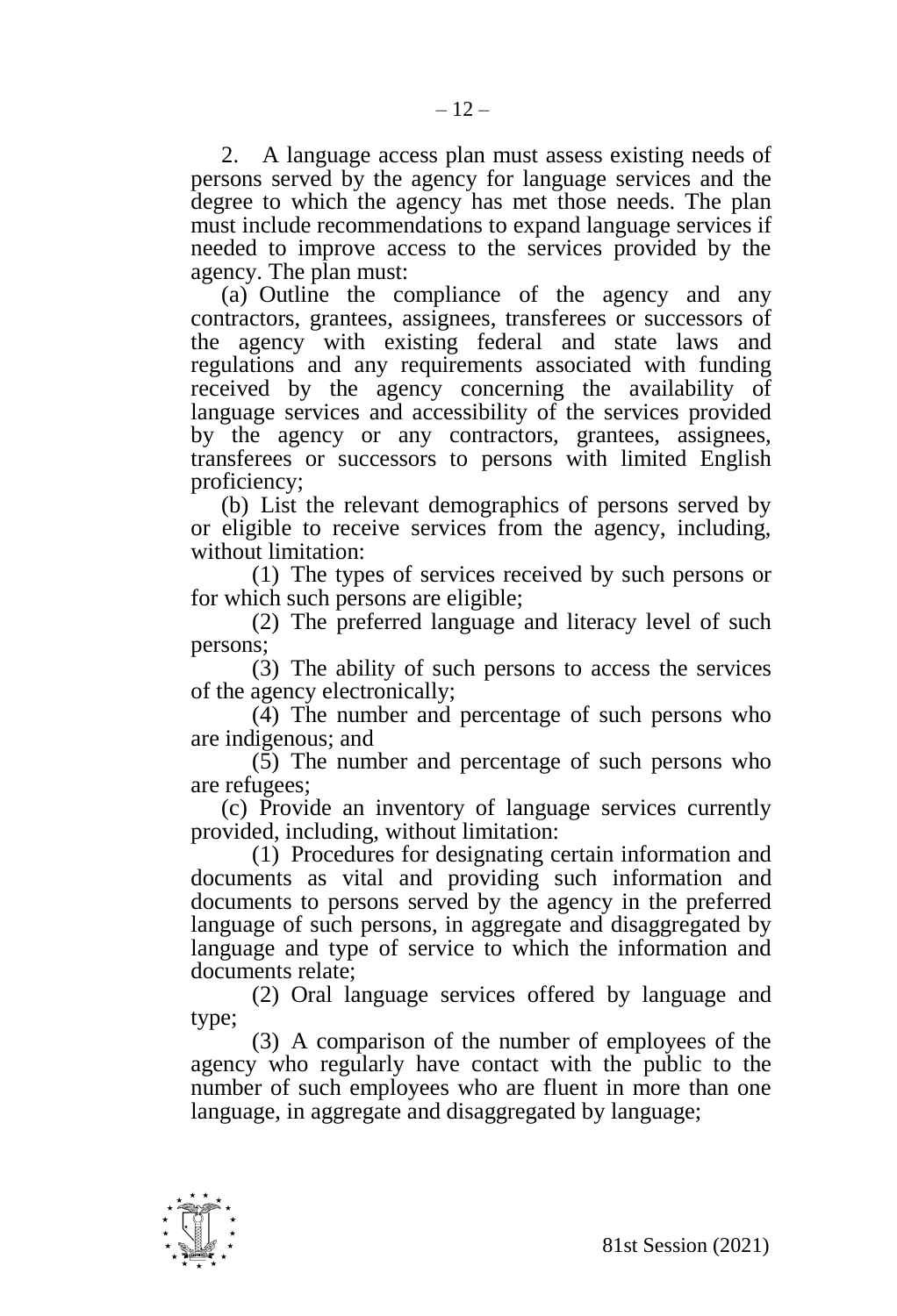(4) A description of any position at the agency designated for a dual-role interpreter;

(5) Procedures and resources used by the agency for outreach to persons with limited English proficiency who are served by the agency or eligible to receive services from the agency, including, without limitation, procedures for building relationships with community-based organizations that serve such persons; and

(6) Any resources made available to employees of the agency related to cultural competency;

(d) Provide an inventory of the training and resources provided to employees of the agency who serve persons with limited English proficiency, including, without limitation, training and resources regarding:

(1) Obtaining language services internally or from a contractor;

(2) Responding to persons with limited English proficiency over the telephone, in writing or in person;

(3) Ensuring the competency of interpreters and translation services;

(4) Recording in the electronic records of the agency that a person served by the agency is a person with limited English proficiency, the preferred language of the person and his or her literacy level in English and in his or her preferred language;

(5) Communicating with the persons in charge of the agency concerning the needs of the persons served by and eligible to receive the services from the agency for language services; and

(6) Notifying persons with limited English proficiency who are eligible for or currently receiving services from the agency of the services available from the agency in the preferred language of those persons at a literacy level and in a format that is likely to be understood by such persons; *and*

(e) **[**Review the ability of the agency to make language services available during the emergency described in the Declaration of Emergency for COVID-19 issued on **March 12, 2020; and** 

(f)**]** Identify areas in which the services described in paragraph (c) and the training and resources described in paragraph (d) do not meet the needs of persons with limited

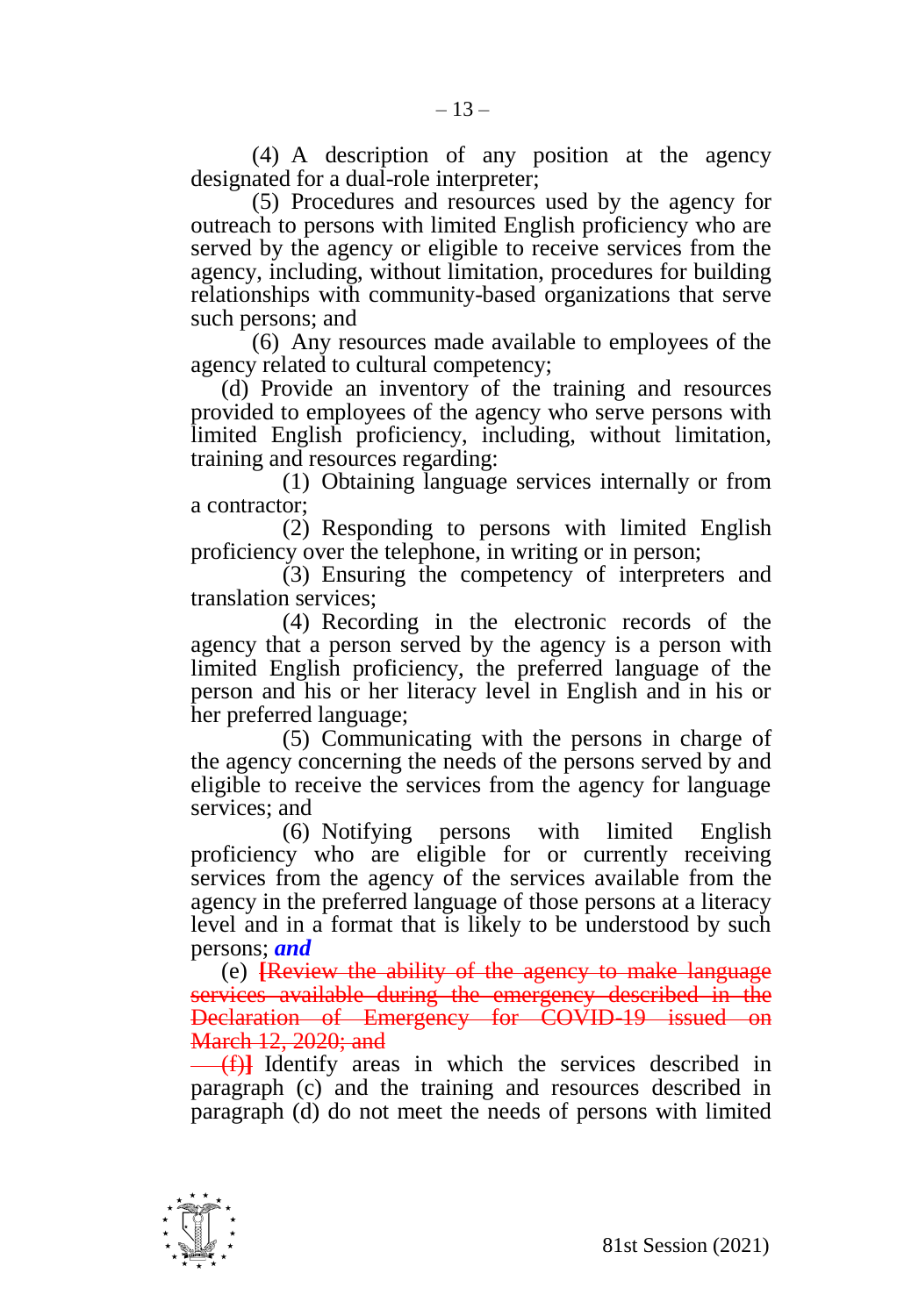English proficiency served by the agency, including, without limitation:

(1) Estimates of additional funding required to meet those needs;

(2) Targets for employing persons who are fluent in more than one language;

(3) Additional requirements necessary to ensure:

(I) Adequate credentialing and oversight of translators and interpreters employed by or serving as independent contractors for the agency; and

(II) That translators and interpreters used by the agency adequately represent the preferred languages spoken by persons served by the agency or eligible to receive services from the agency; and

(4) Additional requirements, trainings, incentives and recruiting initiatives to employ or contract with interpreters who speak the preferred languages of persons with limited English proficiency who are eligible for or currently receiving services from the agency and ways to partner with entities involved in workforce development in imposing those requirements, offering those trainings and incentives and carrying out those recruiting initiatives.

3. If there is insufficient information available to develop or update the language access plan in accordance with the requirements of this section, the employee or employees designated pursuant to subsection 1 shall develop procedures to obtain that information and include the information in any revision to the language access plan.

4. Each agency of the Executive Department shall:

(a) Solicit public comment concerning the language access plan developed pursuant to this section and each revision thereof;

(b) Make recommendations to the Legislature concerning any statutory changes necessary to implement or improve a language access plan; and

(c) Include any funding necessary to carry out a language access plan, including, without limitation, any additional funding necessary to meet the needs of persons with limited English proficiency served by the agency as identified pursuant to paragraph **[**(f)**]** *(e)* of subsection 2, in the proposed budget for the agency submitted pursuant to NRS 353.210.

5. As used in this section:

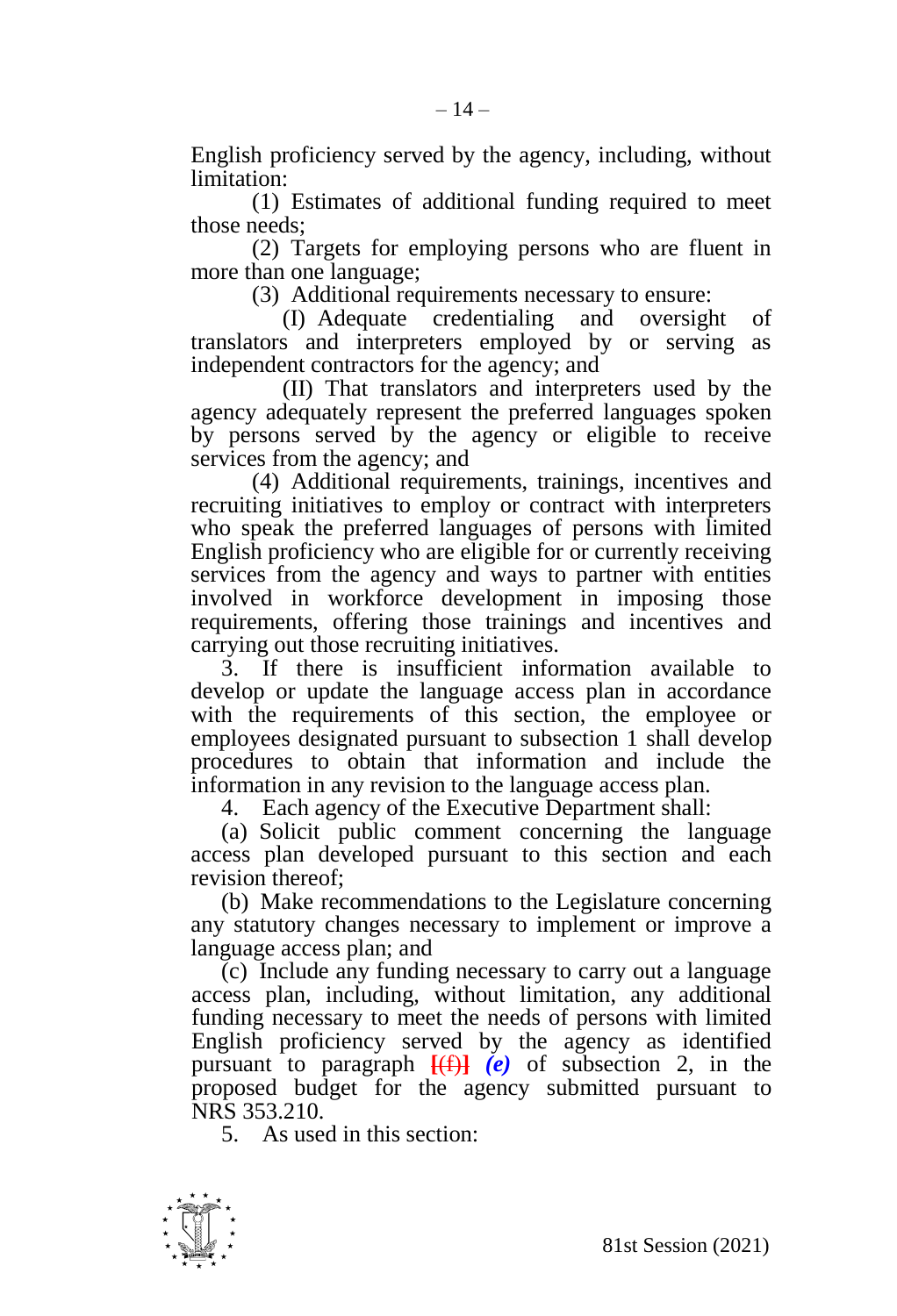(a) "Agency of the Executive Department" means an agency, board, commission, bureau, council, department, division, authority or other unit of the Executive Department of the State Government. The term does not include the Nevada System of Higher Education.

(b) "Dual-role interpreter" means a multilingual employee who:

(1) Has been tested for language skills and trained as an interpreter; and

(2) Engages in interpreting as part of his or her job duties.

(c) "Language services" means oral language services and translation services.

(d) "Oral language services" means services to convey verbal information to persons with limited English proficiency. The term:

(1) Includes, without limitation, staff interpreters, dual-role interpreters, other multilingual employees, telephone interpreter programs, audiovisual interpretation services and non-governmental interpreters.

(2) Does not include family members, friends and other acquaintances of persons with limited English proficiency who have no formal training in interpreting.

(e) "Person with limited English proficiency" means a person who reads, writes or speaks a language other than English and who cannot readily understand or communicate in the English language in written or spoken form, as applicable based on the manner in which information is being communicated.

(f) "Translation services" means services used to provide written information to persons with limited English proficiency. The term does not include translation tools that are accessed using the Internet.

**Sec. 9.** 1. The head of each agency of the Executive Department shall ensure that a language access plan is developed for the agency pursuant to section 7 of this act not later than the date on which the agency submits its proposed budget for the 2023-2025 biennium pursuant to NRS 353.210.

2. As used in this section, "agency of the Executive Department" has the meaning ascribed to it in section 7 of this act.

**Sec. 10.** (Deleted by amendment.)

**Sec. 11.** 1. This section, sections 1 to 7, inclusive, 9 and 10 of this act become effective upon passage and approval.